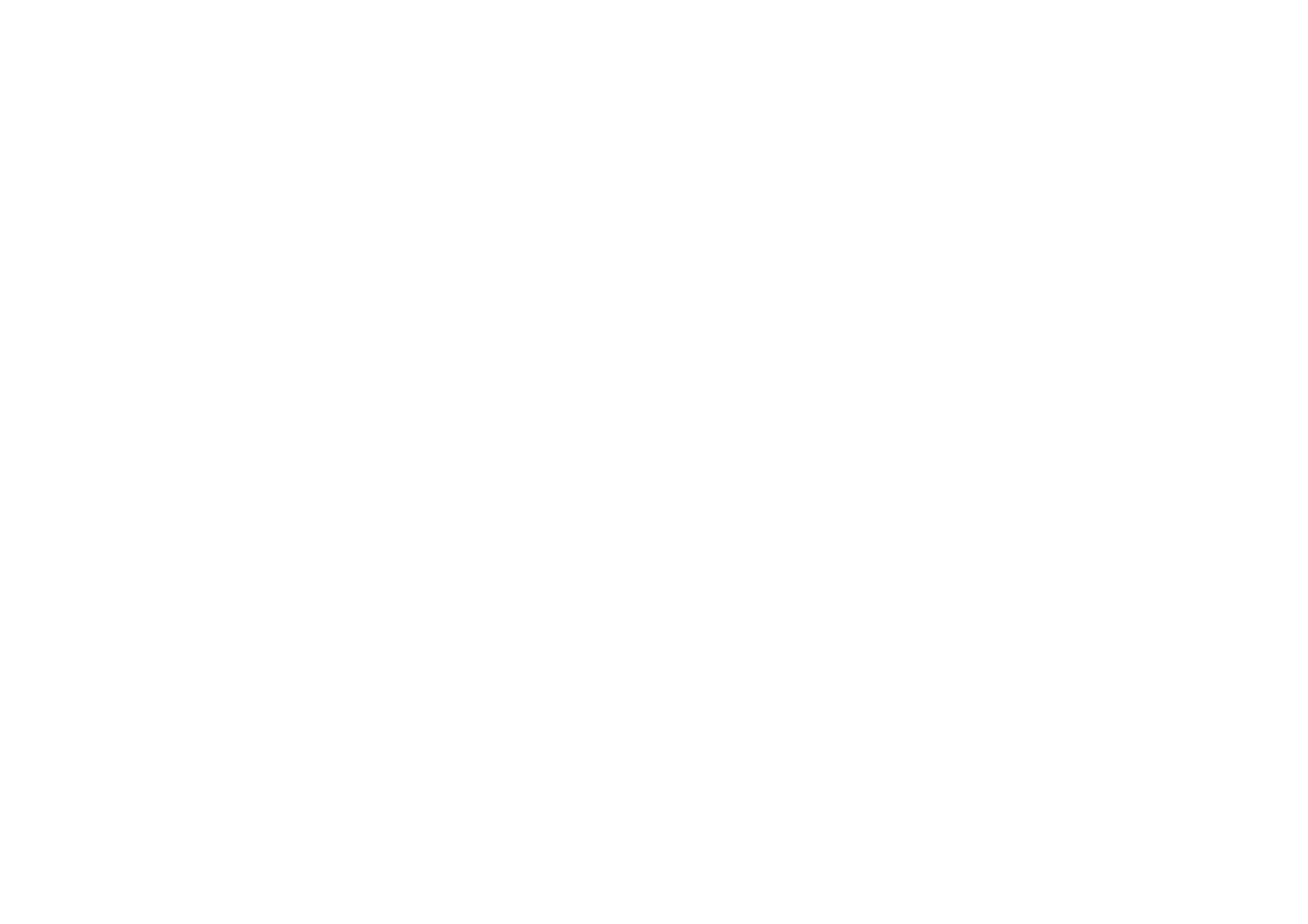**ELENCO PROVVISORIO GRADUATORIE DOCENTI IN POSSESSO DI TI TOLO DI SPECIALIZZAZIONESCUOLA INFANZIA**

 **SPECIALIZZAZIONE : B - INSEGNAMENTO A MINORATI DELLA VISTA.**

 **FASCIA : 3**

| POS.         | DATI ANAGRAFICI   |      |               | PUNTEGGI |                                  |  |                                       |      | RIS. PREF.           | CONS | N. S  | PREC PAR |     | PUNT. | ANNO ANNO |             |
|--------------|-------------------|------|---------------|----------|----------------------------------|--|---------------------------------------|------|----------------------|------|-------|----------|-----|-------|-----------|-------------|
| GRAD.        |                   |      |               | PREC.    | PREGR.                           |  | ABIL. SERV.                           | TIT. |                      | SPE. | FIG D | $(* )$   | SUP | TOT.  |           | INS. TRASF. |
|              | 000001 PAVIANI    |      | ELENA         | 0,00     |                                  |  | 3,00 41,00 36,00                      |      | $0,00$ **** ****** A |      | $* *$ | $***$ S  |     | 80,00 | 2007      |             |
|              | 18/06/1980        | (MO) |               |          | CODICE FISCALE ****************  |  | IDENTIFICATIVO MN/026019              |      |                      |      |       |          |     |       |           |             |
| 000002 FOCHI |                   |      | LARA          | 0.00     |                                  |  | $0,00$ 42,00 30,00 0,00 **** ****** A |      |                      |      | $* *$ | $***$ S  |     | 72,00 | 2009      |             |
|              | 10/07/1987        | (MN) |               |          | CODICE FISCALE ****************  |  | IDENTIFICATIVO MN/127513              |      |                      |      |       |          |     |       |           |             |
|              | 000003 SIMONCELLI |      | <b>SERENA</b> | 0,00     |                                  |  | $0,00$ 42,00 24,00 0,00 **** ****** A |      |                      |      | $**$  | $***$ S  |     | 66,00 | 2009      |             |
|              | 04/11/1988        | (BS) |               |          | CODICE FISCALE ****************  |  | IDENTIFICATIVO MN/127534              |      |                      |      |       |          |     |       |           |             |
| 000004 NARDI |                   |      | CECILIA       | 0,00     |                                  |  | $0,00 \quad 42,00 \quad 24,00$        |      | $0,00$ **** ****** A |      | $* *$ | ****     | s   | 66,00 | 2009      |             |
|              | 11/06/1988        | (MN) |               |          | CODICE FISCALE ***************** |  | IDENTIFICATIVO MN/127522              |      |                      |      |       |          |     |       |           |             |

 **ATTENZIONE: PER EFFETTO DELLA LEGGE SULLA PRIVACY QUESTA STAMPA NON CONTIENE ALCUNI DATI PERSONALI E SENSIBILI CHE CONCORRONO**

 **ALLA COSTITUZIONE DELLA STESSA. AGLI STESSI DATI GLI INTERESSATI O CONTROINTERESSATI POTRANNO EVENTUALMENTE ACCEDERE SECONDO LE**

 **MODALITA' PREVISTE DALLA LEGGE SULLA TRASPARENZA DEGLI ATTI AMMINISTRATIVI.**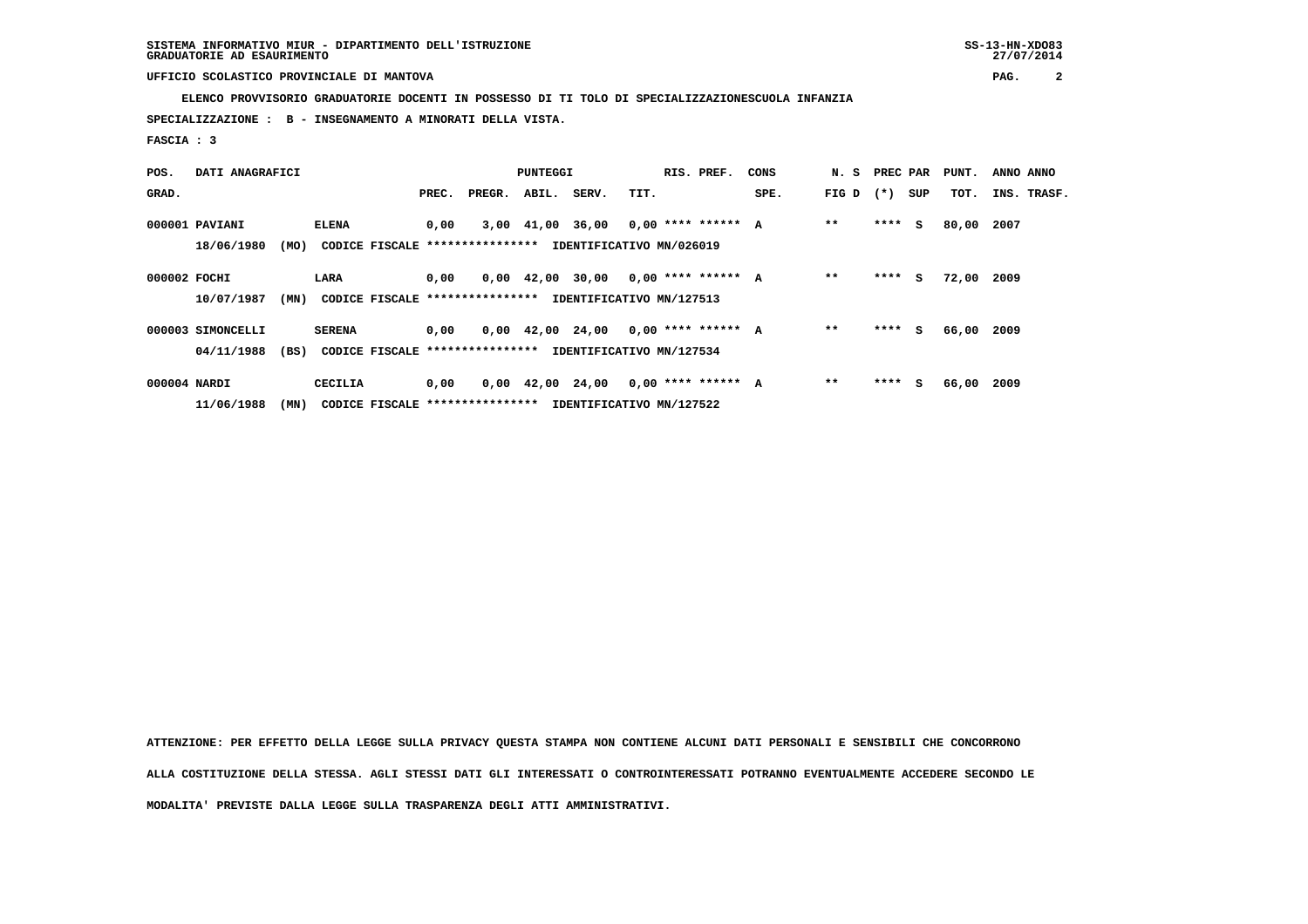**ELENCO PROVVISORIO GRADUATORIE DOCENTI IN POSSESSO DI TI TOLO DI SPECIALIZZAZIONESCUOLA INFANZIA**

 **SPECIALIZZAZIONE : C - INSEGNAMENTO A MINORATI DELL'UDITO.**

 **FASCIA : 3**

| POS.         | DATI ANAGRAFICI   |      |               | PUNTEGGI |                                  |  |                                       |      | RIS. PREF.           | CONS | N. S  | PREC PAR |     | PUNT. | ANNO ANNO |             |
|--------------|-------------------|------|---------------|----------|----------------------------------|--|---------------------------------------|------|----------------------|------|-------|----------|-----|-------|-----------|-------------|
| GRAD.        |                   |      |               | PREC.    | PREGR.                           |  | ABIL. SERV.                           | TIT. |                      | SPE. | FIG D | $(* )$   | SUP | TOT.  |           | INS. TRASF. |
|              | 000001 PAVIANI    |      | ELENA         | 0,00     |                                  |  | 3,00 41,00 36,00                      |      | $0,00$ **** ****** A |      | $* *$ | $***$ S  |     | 80,00 | 2007      |             |
|              | 18/06/1980        | (MO) |               |          | CODICE FISCALE ****************  |  | IDENTIFICATIVO MN/026019              |      |                      |      |       |          |     |       |           |             |
| 000002 FOCHI |                   |      | LARA          | 0.00     |                                  |  | $0,00$ 42,00 30,00 0,00 **** ****** A |      |                      |      | $* *$ | $***$ S  |     | 72,00 | 2009      |             |
|              | 10/07/1987        | (MN) |               |          | CODICE FISCALE ****************  |  | IDENTIFICATIVO MN/127513              |      |                      |      |       |          |     |       |           |             |
|              | 000003 SIMONCELLI |      | <b>SERENA</b> | 0,00     |                                  |  | $0,00$ 42,00 24,00 0,00 **** ****** A |      |                      |      | $**$  | $***$ S  |     | 66,00 | 2009      |             |
|              | 04/11/1988        | (BS) |               |          | CODICE FISCALE ****************  |  | IDENTIFICATIVO MN/127534              |      |                      |      |       |          |     |       |           |             |
| 000004 NARDI |                   |      | CECILIA       | 0,00     |                                  |  | $0,00 \quad 42,00 \quad 24,00$        |      | $0,00$ **** ****** A |      | $* *$ | ****     | s   | 66,00 | 2009      |             |
|              | 11/06/1988        | (MN) |               |          | CODICE FISCALE ***************** |  | IDENTIFICATIVO MN/127522              |      |                      |      |       |          |     |       |           |             |

 **ATTENZIONE: PER EFFETTO DELLA LEGGE SULLA PRIVACY QUESTA STAMPA NON CONTIENE ALCUNI DATI PERSONALI E SENSIBILI CHE CONCORRONO**

 **ALLA COSTITUZIONE DELLA STESSA. AGLI STESSI DATI GLI INTERESSATI O CONTROINTERESSATI POTRANNO EVENTUALMENTE ACCEDERE SECONDO LE**

 **MODALITA' PREVISTE DALLA LEGGE SULLA TRASPARENZA DEGLI ATTI AMMINISTRATIVI.**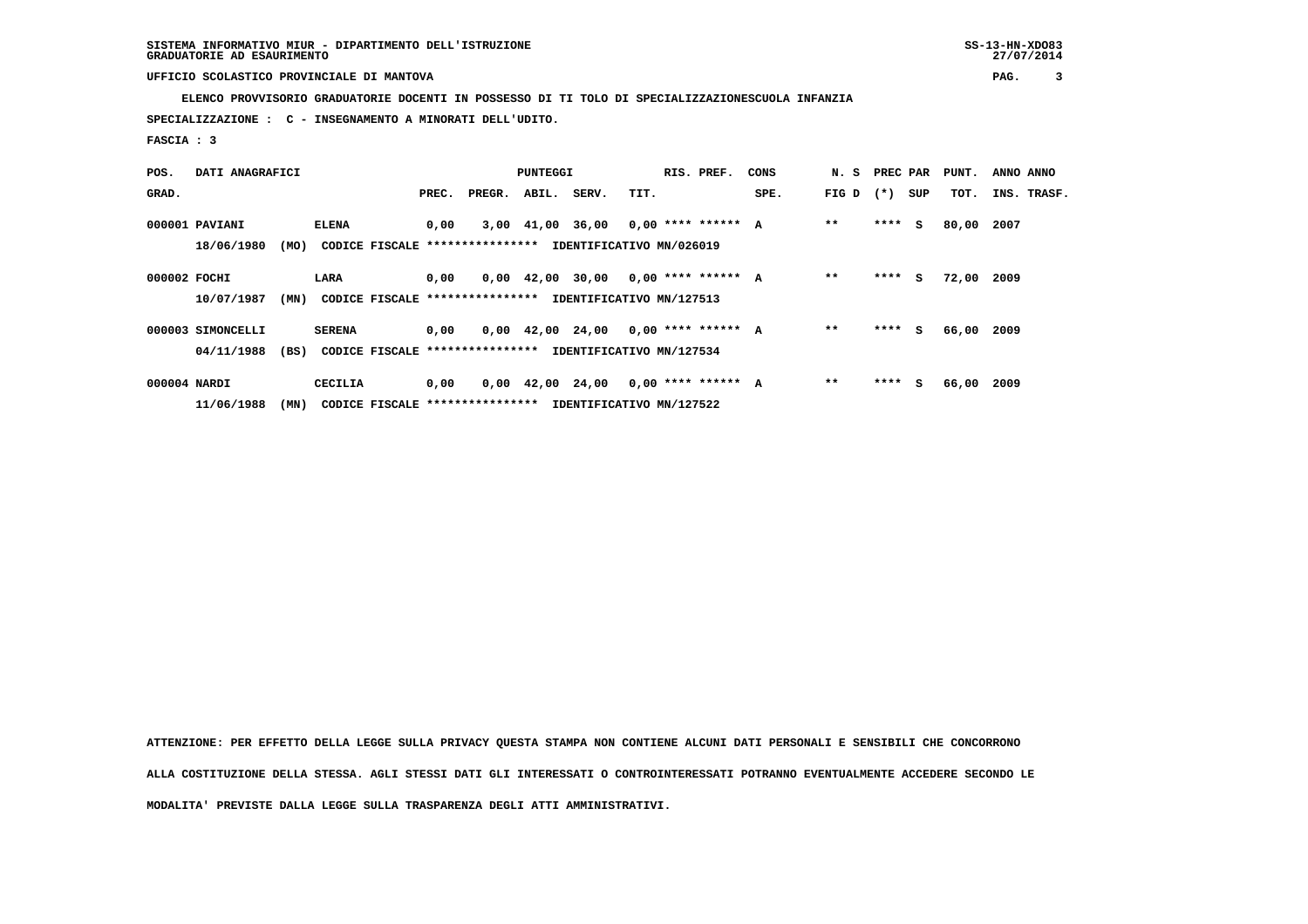**ELENCO PROVVISORIO GRADUATORIE DOCENTI IN POSSESSO DI TI TOLO DI SPECIALIZZAZIONESCUOLA INFANZIA**

 **SPECIALIZZAZIONE : E - INSEGNAMENTO A INDIRIZZO DIFFERENZIATO MONTESSORI.**

 **FASCIA : 3**

| POS.         | DATI ANAGRAFICI   |                                                                                                                               | PUNTEGGI |                                                           | RIS. PREF. | CONS | N. S |      | PREC PAR PUNT. | ANNO ANNO         |                              |  |             |
|--------------|-------------------|-------------------------------------------------------------------------------------------------------------------------------|----------|-----------------------------------------------------------|------------|------|------|------|----------------|-------------------|------------------------------|--|-------------|
| GRAD.        |                   |                                                                                                                               |          | PREC. PREGR. ABIL. SERV.                                  |            | TIT. |      | SPE. |                | FIG $D$ $(*)$ SUP | TOT.                         |  | INS. TRASF. |
| 000001 CONTI |                   | SARA                                                                                                                          |          | $0,00$ 171,00 11,00 36,00 9,00 **** ****** A              |            |      |      |      | $***$          |                   | **** S 227,00 2014 2014      |  |             |
|              | 07/04/1973        | (VR) CODICE FISCALE **************** IDENTIFICATIVO MN/132187                                                                 |          |                                                           |            |      |      |      |                |                   |                              |  |             |
| 000002 BERTI |                   | <b>ALESSIA</b>                                                                                                                |          | $0,00$ 174,00 14,00 36,00 0,00 **** ****** A              |            |      |      |      | $***$          |                   | **** S 224,00 2014 2014      |  |             |
|              |                   | 22/07/1973 (VR) CODICE FISCALE *************** IDENTIFICATIVO MN/132140                                                       |          |                                                           |            |      |      |      |                |                   |                              |  |             |
|              | 000003 SOARDO     | <b>ELISA</b>                                                                                                                  |          | 0,00 171,00 13,00 36,00 0,00 **** ****** A                |            |      |      |      | $***$          |                   | **** S 220,00 2014 2014      |  |             |
|              | 09/10/1973        | (VR) CODICE FISCALE **************** IDENTIFICATIVO MN/132268                                                                 |          |                                                           |            |      |      |      |                |                   |                              |  |             |
|              | 000004 VULTAGGIO  | VINCENZA ANNA 0,00 131,00 16,00 36,00 3,00 **** ****** A                                                                      |          |                                                           |            |      |      |      |                |                   | ** X **** S 186,00 2014 2014 |  |             |
|              | 22/03/1968        | (TP) CODICE FISCALE **************** IDENTIFICATIVO MN/132194                                                                 |          |                                                           |            |      |      |      |                |                   |                              |  |             |
|              | 000005 MAESTRELLI | <b>ELISA</b>                                                                                                                  |          | $0,00$ 110,00 18,00 36,00 0,00 **** ****** A              |            |      |      |      |                |                   | ** X **** S 164,00 2007      |  |             |
|              | 14/10/1976        | (MN) CODICE FISCALE **************** IDENTIFICATIVO MN/026123                                                                 |          |                                                           |            |      |      |      |                |                   |                              |  |             |
|              |                   |                                                                                                                               |          |                                                           |            |      |      |      |                |                   |                              |  |             |
|              | 000006 BELLINTANI | <b>STEFANIA</b>                                                                                                               |          | $0,00$ $108,00$ $18,00$ $36,00$ $0,00$ $***$ **** ***** A |            |      |      |      |                |                   | ** x **** s 162,00 2007      |  |             |
|              | 30/09/1969        | (MN) CODICE FISCALE **************** IDENTIFICATIVO MN/026016                                                                 |          |                                                           |            |      |      |      |                |                   |                              |  |             |
|              | 000007 MARCONI    | <b>ELISABETTA</b>                                                                                                             | 0.00     | 92,00 17,00 36,00 0,00 **** ****** A                      |            |      |      |      |                |                   | ** X **** S 145,00 2007      |  |             |
|              | 22/08/1976        | (VR) CODICE FISCALE **************** IDENTIFICATIVO MN/026069                                                                 |          |                                                           |            |      |      |      |                |                   |                              |  |             |
| 000008 CELLA |                   | <b>DEBORA</b>                                                                                                                 |          | $0,00$ 15,00 15,00 0,00 10,00 **** ****** A               |            |      |      |      | $***$          | **** $S$          | 40,00 2014 2014              |  |             |
|              | 09/03/1970        | (CE) CODICE FISCALE **************** IDENTIFICATIVO MN/132175                                                                 |          |                                                           |            |      |      |      |                |                   |                              |  |             |
|              |                   | ATTENZIONE: PER EFFETTO DELLA LEGGE SULLA PRIVACY QUESTA STAMPA NON CONTIENE ALCUNI DATI PERSONALI E SENSIBILI CHE CONCORRONO |          |                                                           |            |      |      |      |                |                   |                              |  |             |

 **ALLA COSTITUZIONE DELLA STESSA. AGLI STESSI DATI GLI INTERESSATI O CONTROINTERESSATI POTRANNO EVENTUALMENTE ACCEDERE SECONDO LE MODALITA' PREVISTE DALLA LEGGE SULLA TRASPARENZA DEGLI ATTI AMMINISTRATIVI.**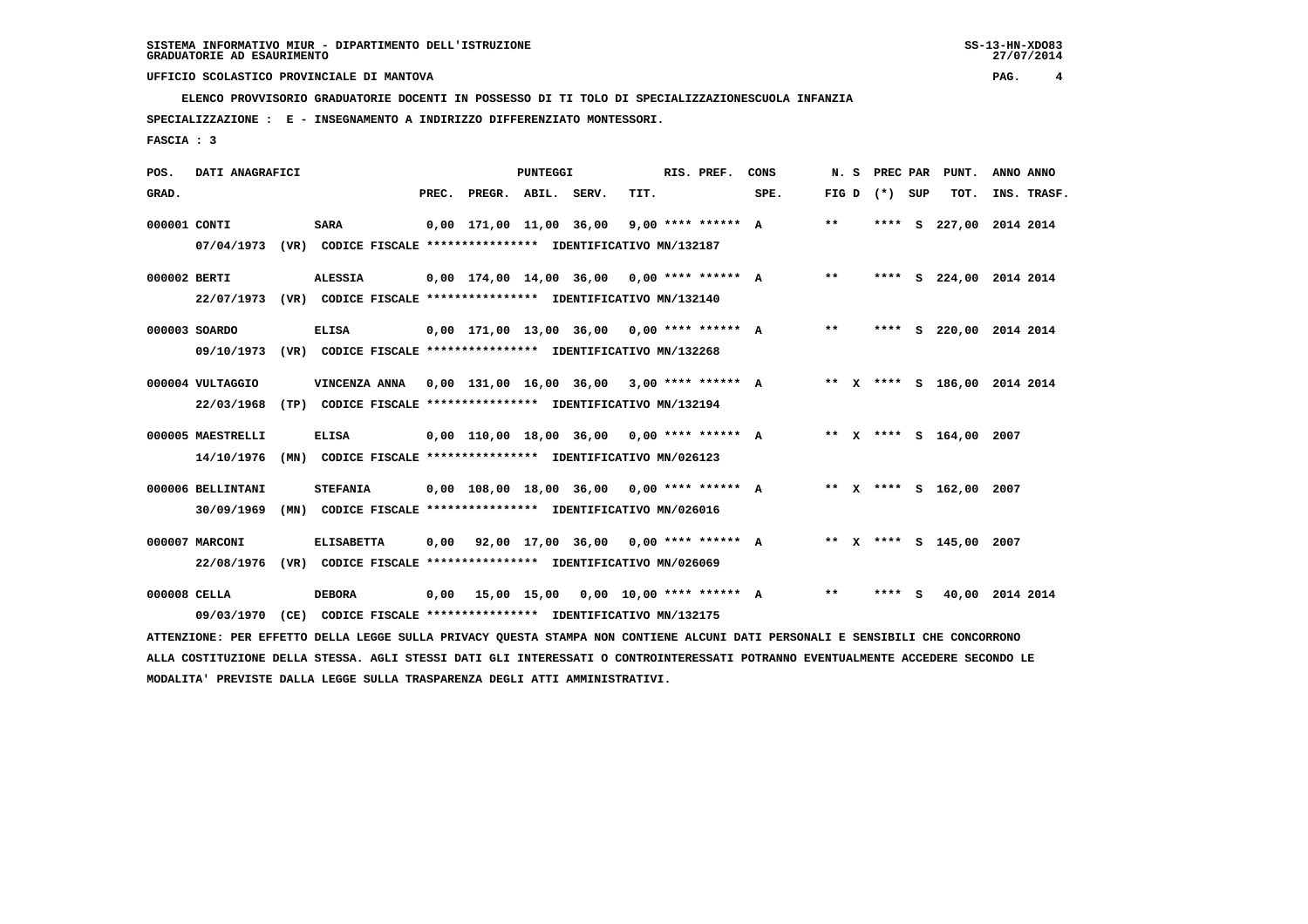**ELENCO PROVVISORIO GRADUATORIE DOCENTI IN POSSESSO DI TI TOLO DI SPECIALIZZAZIONESCUOLA INFANZIA**

 **SPECIALIZZAZIONE : E - INSEGNAMENTO A INDIRIZZO DIFFERENZIATO MONTESSORI.**

 **FASCIA : 3**

| POS.        | DATI ANAGRAFICI  |      |                                                          |       |                                           | PUNTEGGI     |      | RIS. PREF. | CONS                        | N. S | PREC PAR |         | PUNT.    | ANNO ANNO |             |  |
|-------------|------------------|------|----------------------------------------------------------|-------|-------------------------------------------|--------------|------|------------|-----------------------------|------|----------|---------|----------|-----------|-------------|--|
| GRAD.       |                  |      |                                                          | PREC. | PREGR.                                    | ABIL. SERV.  |      | TIT.       |                             | SPE. | FIG D    | (*) SUP |          | TOT.      | INS. TRASF. |  |
|             | 000009 RICCIO    |      | <b>ANGELA</b>                                            | 0,00  | 15,00 17,00                               |              | 0,00 |            | $7.00$ **** ****** A        |      | $* *$    | ****    | S.       | 39,00     | 2014 2014   |  |
|             | 06/11/1969       | (CE) | CODICE FISCALE **************** IDENTIFICATIVO MN/132239 |       |                                           |              |      |            |                             |      |          |         |          |           |             |  |
|             | 000010 CERCIELLO |      | <b>MARIA ROSARIA</b>                                     | 0,00  |                                           | 4,00 15,00   |      |            | $0,00$ 13,00 **** ****** A  |      | $**$     | ****    | s        | 32,00     | 2014 2014   |  |
|             | 16/10/1965       | (NA) | CODICE FISCALE                                           |       | **************** IDENTIFICATIVO MN/132176 |              |      |            |                             |      |          |         |          |           |             |  |
|             | 000011 SANZA'    |      | <b>GESUALDA TIZI</b>                                     | 0.00  |                                           | 8,00 17,00   | 2,00 |            | $0.00$ **** ****** A        |      | $* *$    | ****    | S.       | 27,00     | 2014 2014   |  |
|             | 15/02/1964       | (SR) | CODICE FISCALE **************** IDENTIFICATIVO MN/132255 |       |                                           |              |      |            |                             |      |          |         |          |           |             |  |
|             | 000012 TIRENDI   |      | <b>NUNZIATA</b>                                          | 0,00  |                                           | 3,00 16,00   | 0.00 |            | $0.00$ **** ****** A        |      | $* *$    | ****    | S.       | 19,00     | 2014 2014   |  |
|             | 28/10/1973       | (CT) | CODICE FISCALE **************** IDENTIFICATIVO MN/132205 |       |                                           |              |      |            |                             |      |          |         |          |           |             |  |
|             | 000013 GAGLIANO  |      | <b>CATERINA</b>                                          | 0,00  |                                           | $3,00$ 15,00 |      |            | $0,00$ $0,00$ **** ****** A |      | $**$     | ****    | <b>S</b> | 18,00     | 2011 2011   |  |
|             | 21/12/1964       | (AG) | CODICE FISCALE **************** IDENTIFICATIVO MN/129774 |       |                                           |              |      |            |                             |      |          |         |          |           |             |  |
|             | 000014 LAMURA    |      | <b>ROSA</b>                                              | 0,00  |                                           | $0,00$ 15,00 |      |            | $0.00$ $0.00$ **** ****** A |      | $* *$    | **** S  |          | 15,00     | 2014 2014   |  |
|             | 06/08/1969       | (BA) | CODICE FISCALE **************** IDENTIFICATIVO MN/132076 |       |                                           |              |      |            |                             |      |          |         |          |           |             |  |
| 000015 COCO |                  |      | <b>GRAZIELLA</b>                                         | 0,00  |                                           | 3,00 11,00   | 0,00 |            | $0.00$ **** ****** A        |      | $**$     | ****    | s        | 14,00     | 2014 2014   |  |
|             | 08/07/1967       | (CT) | CODICE FISCALE **************** IDENTIFICATIVO MN/132183 |       |                                           |              |      |            |                             |      |          |         |          |           |             |  |

 **ATTENZIONE: PER EFFETTO DELLA LEGGE SULLA PRIVACY QUESTA STAMPA NON CONTIENE ALCUNI DATI PERSONALI E SENSIBILI CHE CONCORRONO ALLA COSTITUZIONE DELLA STESSA. AGLI STESSI DATI GLI INTERESSATI O CONTROINTERESSATI POTRANNO EVENTUALMENTE ACCEDERE SECONDO LE MODALITA' PREVISTE DALLA LEGGE SULLA TRASPARENZA DEGLI ATTI AMMINISTRATIVI.**